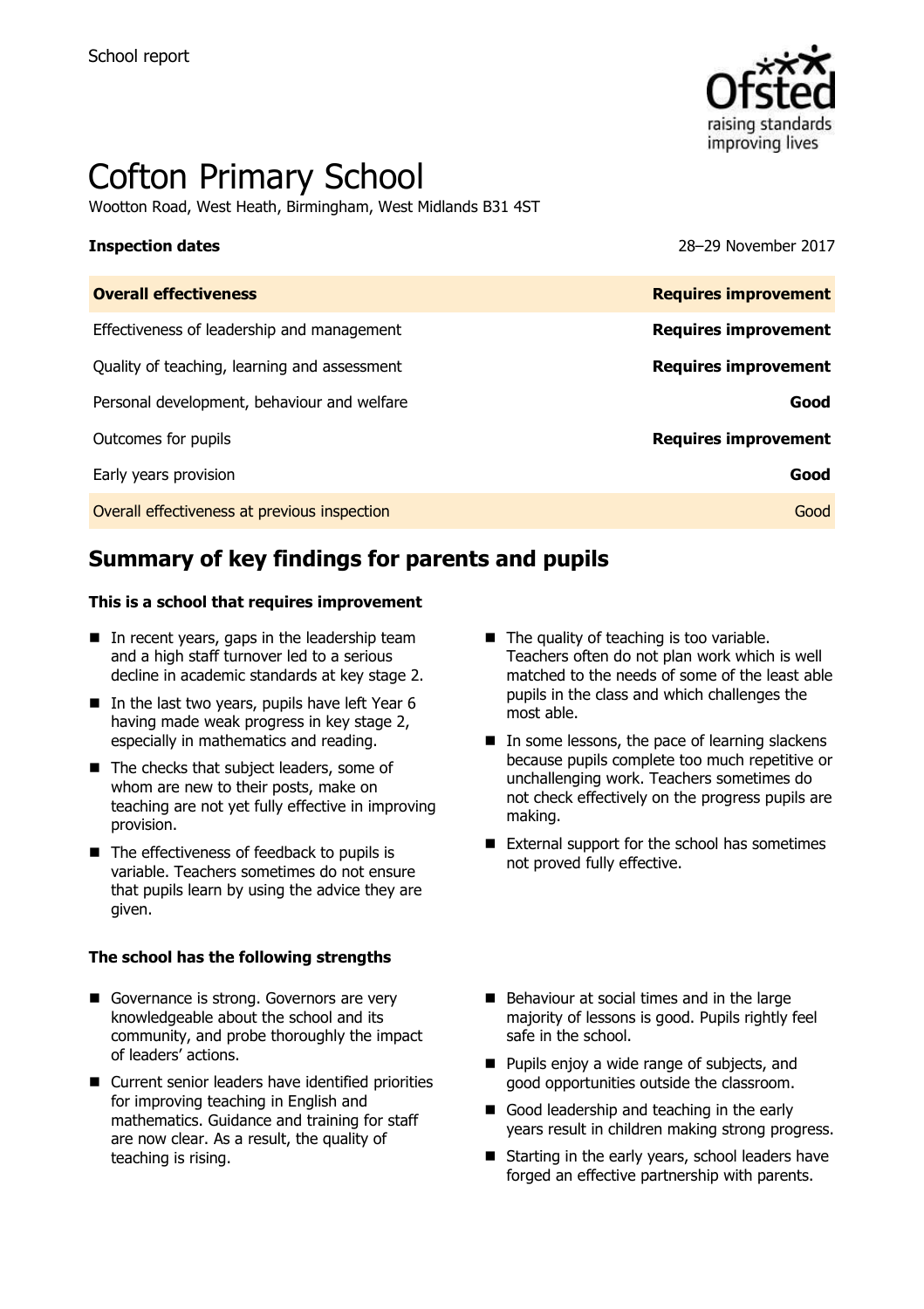

# **Full report**

### **What does the school need to do to improve further?**

- Improve the quality of teaching by ensuring that all teachers:
	- plan work in the medium and longer term which enables all groups of pupils to make strong progress
	- set tasks which challenge and interest pupils throughout the lesson
	- make sure that pupils benefit from teachers' feedback to address misconceptions and develop their ideas.
- Increase pupils' achievement at key stage 2 so that the progress measured by national tests at least matches the national average.
- Deepen the impact of leadership and management by:
	- making arrangements whereby effective teachers can share their practice with their colleagues
	- ensuring that the checks that subject leaders make are clearly focused on the school's priorities in developing teaching
	- making sure that future support for the school is well coordinated and fully focused on the areas of greatest importance.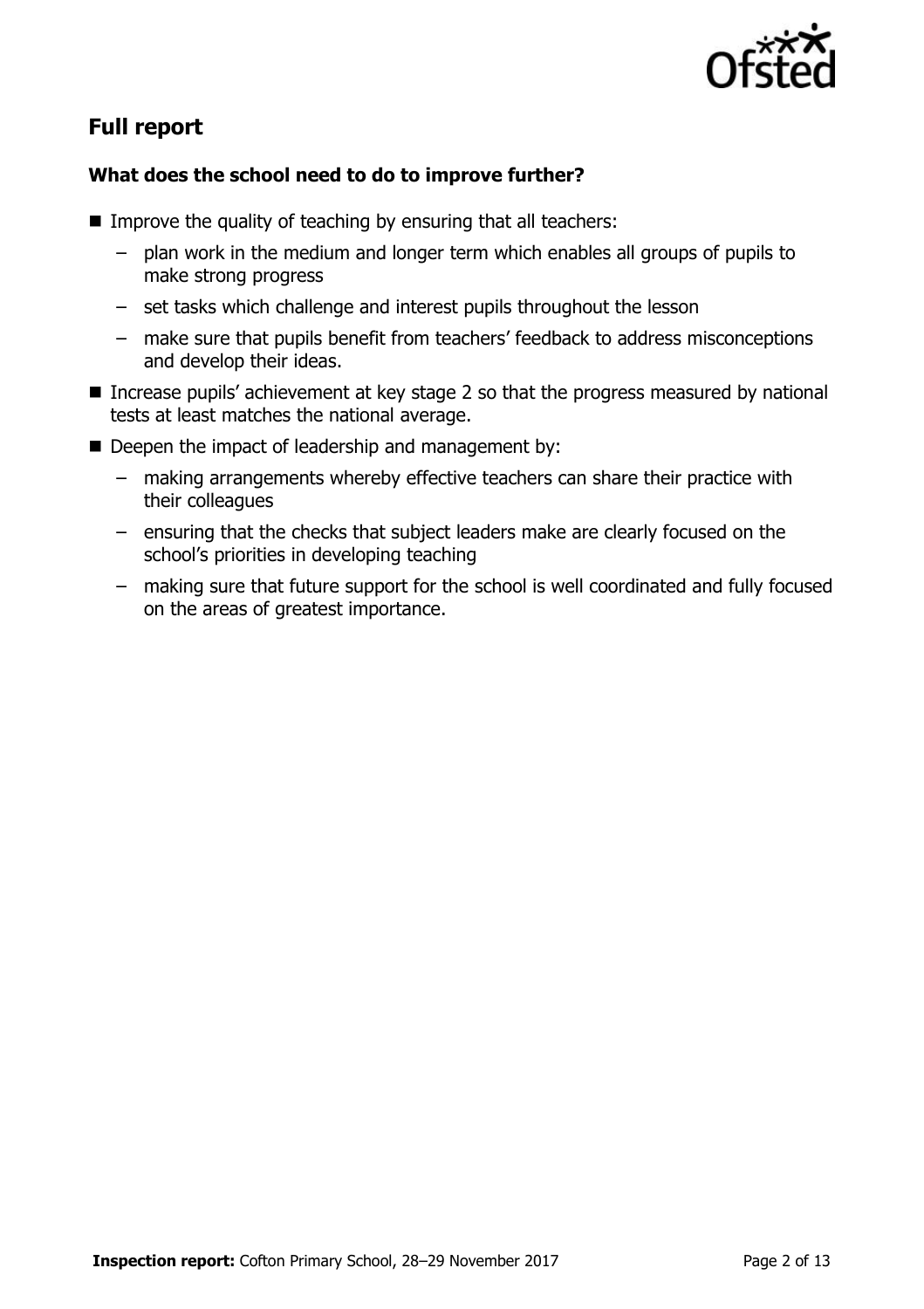## **Inspection judgements**

### **Effectiveness of leadership and management Requires improvement**

- Since the last inspection, leaders and governors have not sustained a good standard of teaching, or maintained good outcomes for pupils, especially at key stage 2. A lack of capacity in the leadership of the school and a high turnover of teachers contributed to some weak teaching. Until recently, the headteacher's focus has been the day-to-day management of the school, rather than the strategic leadership of improvement.
- $\blacksquare$  In the recent past, leaders have not put forward clear enough strategies for the improvement of teaching. Subject leaders' checks on the quality of teaching and their subsequent advice to teachers on how to improve have therefore proved only partially successful. The gap between the best teaching and the weaker teaching in the school has remained too wide.
- The governors succeeded in establishing a much more effective leadership team for the start of this academic year, and the benefits are already apparent. Leaders have begun to establish a greater consistency, for instance in the teaching of phonics. Teachers report that leaders' expectations are clear, and that training is proving effective in developing their skills.
- Teachers judge pupils' achievement using a number of assessments, most of which are standardised against the attainment of pupils nationally. Leaders have checked the accuracy of some of the school's judgements against those made in other schools. Leaders are currently working to ensure that they combine the results of different assessments to gain a more complete picture of progress across each year group.
- Leaders evaluate in detail the impact of their actions, and improvement plans are clearly based on the evaluation. They have an accurate view of the school. The headteacher has applied this thoroughness to the expenditure of both the pupil premium and the physical education (PE) and sports premium. As a result, both of these grants are being spent effectively to increase pupils' achievements and promote their well-being.
- Leaders have recently taken important steps to ensure that the school identifies reliably the particular needs of pupils who have special educational needs (SEN) and/or disabilities, using the knowledge of experts when appropriate. Staff are working effectively to improve the communication of younger pupils with speech and language difficulties. Individual plans outline how teachers can best manage the learning of other pupils who have SEN and/or disabilities, but some teachers do not implement the plans entirely effectively.
- Leaders have sought from the local authority and elsewhere a proportionate level of support. In general, this has been well focused and leaders have made effective use of it. Occasionally, advice has been contradictory or not targeted in such a way as to address the most urgent priorities.
- **Pupils enjoy a varied curriculum. They study a broad range of subjects, and their** classroom learning is enriched with trips and visits to places of interest such as the theatre. Older pupils benefit from a residential experience. Extra-curricular opportunities in sport and mathematics clubs are popular with pupils.

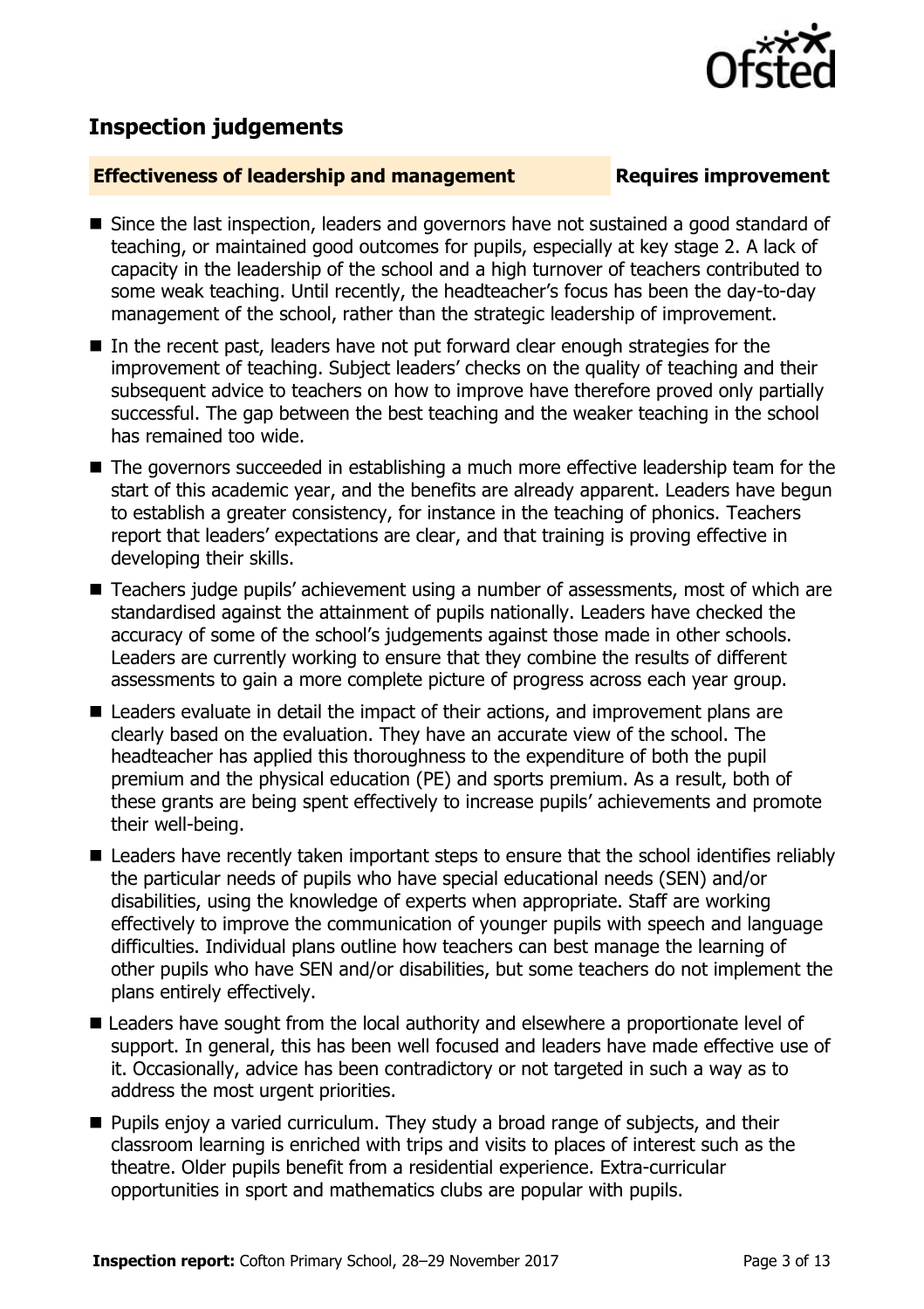

- Leaders promote pupils' spiritual, moral, social and cultural development effectively. Pupils understand the basics of democracy through elections to the school council and through the opportunity to put forward ideas for school improvement. They learn about a range of different cultures and beliefs, and the importance of treating other children and adults with respect. Pupils' command of fundamental British values is therefore strong.
- **Parents think highly of the school. From the early years onwards, leaders encourage** parents to take a close interest in their children's learning. For example, pupils who spoke with inspectors said that they are encouraged to read at home. 140 parents recently attended a workshop to learn about the school's personal, social and health education.

### **Governance of the school**

- Governance is highly effective. Governors make particularly effective use of their various professional skills.
- Governors know the school very well, and are ambitious for its future. In their meetings, they hold leaders to account for pupils' progress. They were acutely disappointed by the results of recent tests, and have made sure that they understand the reasons for the underperformance, and how leaders are addressing the issue.
- The governing body ensures that leaders keep children safe. They make sure that the school makes the necessary checks on staff when they are appointed, and that training on how to protect children is kept up to date. They are aware of any particular risks posed to pupils in the local community. A nominated governor checks regularly on the safety of those pupils most at risk. Governors monitor the safety of the school site effectively.
- Governors involve an independent adviser in the management of the headteacher's performance so that their decisions on her role are fairly judged. They examine the headteacher's recommendations about the pay and performance of other staff. Governors monitor the school's expenditure closely, including additional funds that the school receives to promote the progress of disadvantaged pupils and those who have SEN and/or disabilities.
- Through the school's membership of a local cooperative, governors have developed profitable links with local secondary schools. These have allowed teachers in the school to compare standards and expectations with their secondary colleagues.

### **Safeguarding**

- $\blacksquare$  The arrangements for safeguarding are effective.
- The school's policies and procedures meet all statutory requirements. Leaders have made sure that all staff are familiar with child protection guidance, and have been trained to an appropriate level. Electronic records are kept safely.
- Staff are vigilant, and are aware of how to identify and report any concerns about a pupil's welfare. Leaders work effectively with parents and other agencies to help those pupils whose circumstances make them potentially vulnerable.
- In order to ensure that the school is always able to make a timely response to pupils'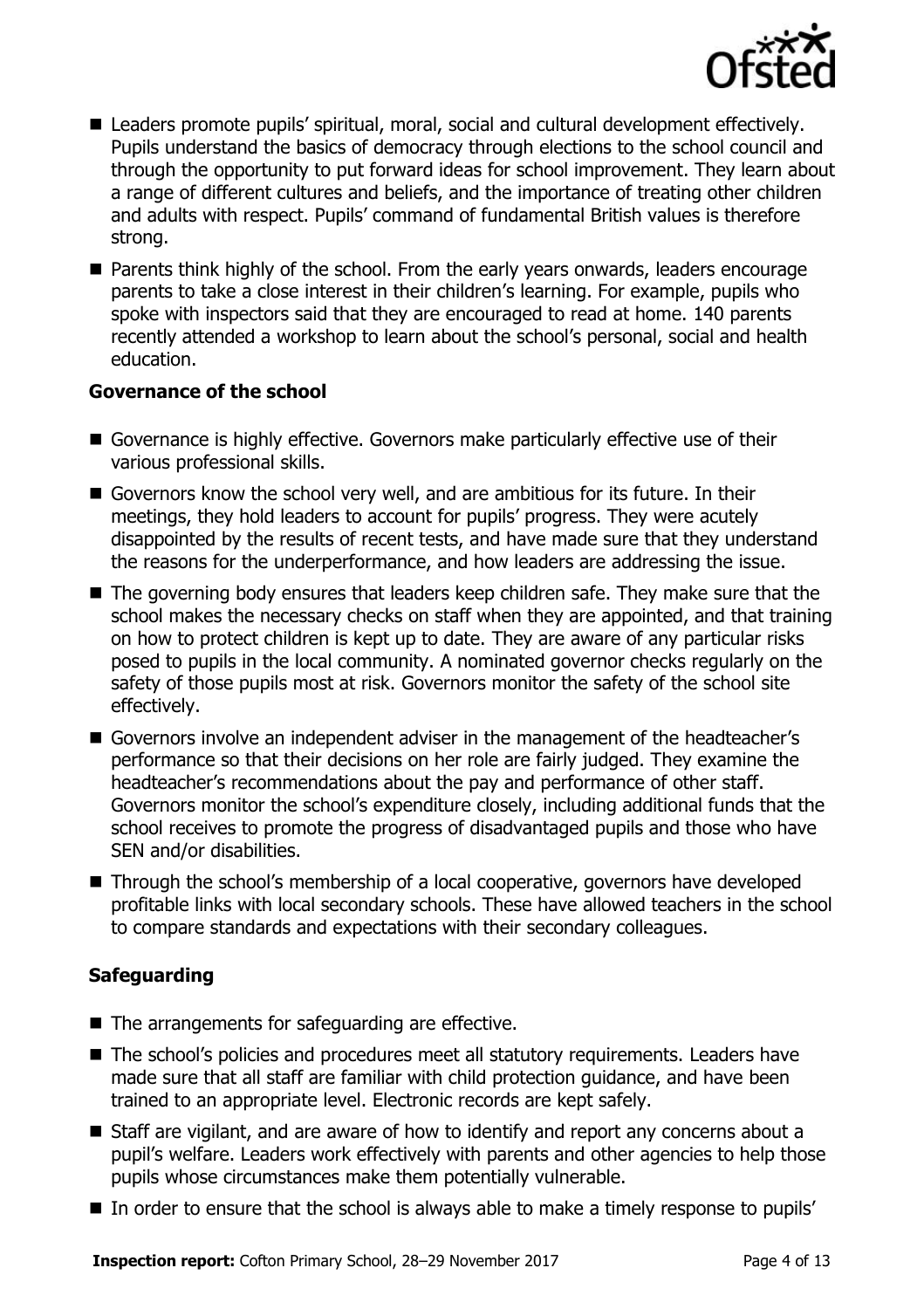

needs, the school has engaged a part-time family support worker employed by a Birmingham children's charity. The worker provides advice and support in term time and during holiday periods.

### **Quality of teaching, learning and assessment Figures improvement**

- The quality of teaching, learning and assessment requires improvement because it is inconsistent. There is a noticeable gap between the quality of the good teaching in the school and the quality of the less effective practice. Leaders acknowledge that in recent years, this variability has led to some classes making disappointing progress.
- Teachers often do not plan well enough to provide for all the groups of pupils in the class. As a result, tasks set for the most able sometimes fail to stretch them sufficiently for them to make strong progress. Equally, the work set for the least able, and for those who have SEN and/or disabilities, is sometimes not designed carefully enough to build upon what they already know. As a result, they may struggle, or depend too heavily on adult support.
- Teaching does not ensure consistently that the tasks set within each lesson provide a good level of interest and challenge. Work is sometimes too repetitive. On occasion, teachers' questioning fails to establish the progress that pupils, or groups of pupils, have made so that the teacher can move pupils on or provide additional help. Pupils are therefore sometimes left towards the end of the lesson with little fresh work to do. In these circumstances, the concentration of a few boys slips occasionally and they become inattentive.
- The school has established clear procedures to enable pupils to learn from their mistakes and extend their understanding in response to teachers' feedback. However, teachers do not adopt these procedures consistently, because pupils have often failed to respond to the advice or additional challenge they have been given.
- Leaders have established clear expectations for the teaching of mathematics, reading and writing. In mathematics, pupils use a good range of physical equipment to support their learning. They regularly apply their knowledge to practical situations. Pupils learn to reason mathematically, although some record their reasoning only infrequently.
- The teaching of phonics is typically good. Although there remains a little variation in the quality of provision, teaching is well planned to build on the knowledge that pupils already have. Staff use a variety of imaginative techniques to reinforce the knowledge of letters and sounds, and as a result pupils are fully engaged. Leaders have identified the particular reading skills which older pupils require and how they will be taught. Inspection evidence showed that this has begun to improve reading standards in key stage 2.
- **Pupils told inspectors that the teaching of writing has improved. They appreciate the** consistent approach to building up longer pieces of writing. Pupils' books scrutinised by inspectors demonstrated that pupils' progress remains inconsistent. However, the majority of pupils are making steady progress in their handwriting, and in developing their vocabulary and grammar.
- Teachers display good subject knowledge, and use subject-specific terms accurately. The specialist teaching of computing makes a valuable contribution to pupils' readiness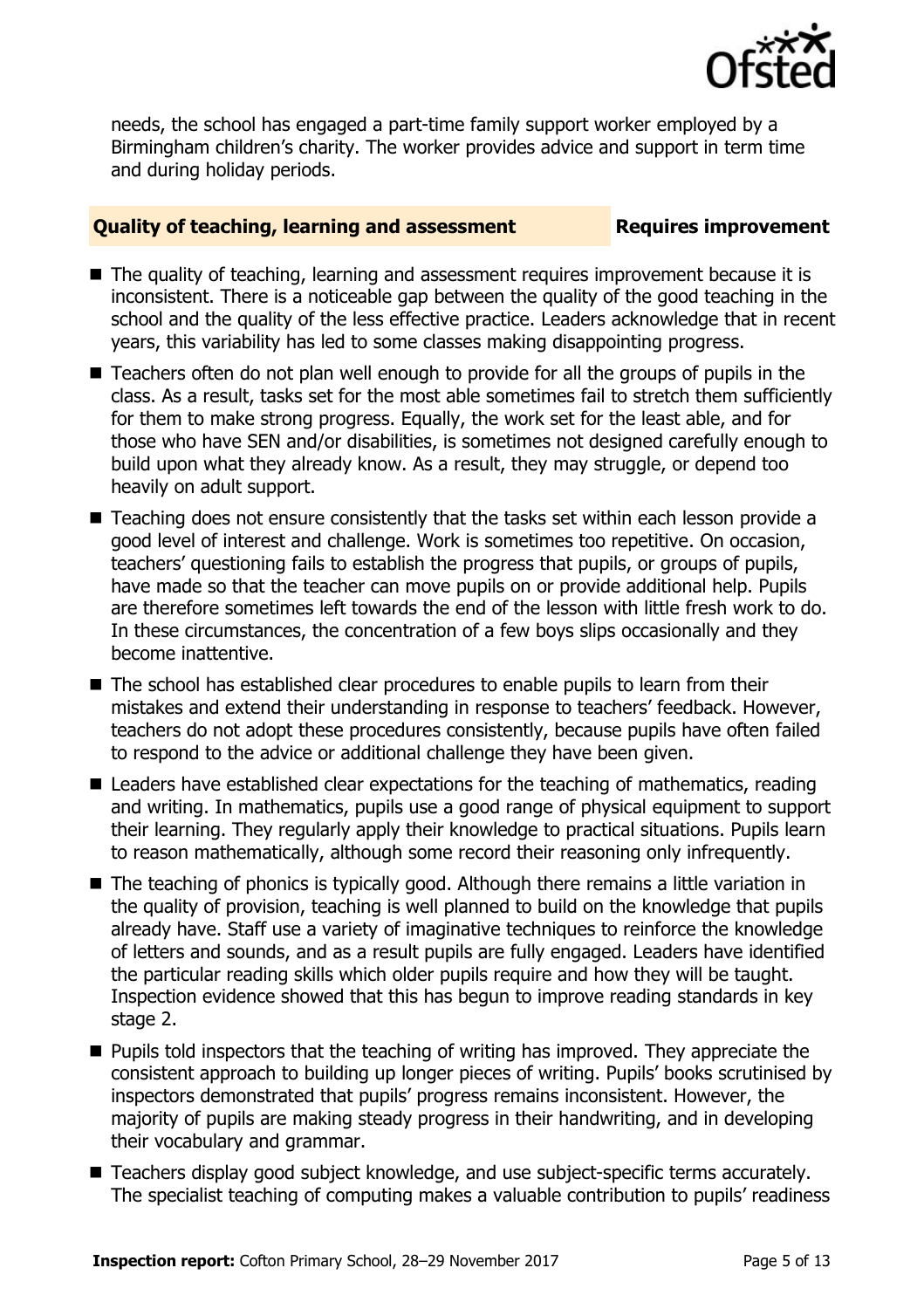

for secondary school. Homework is an effective part of pupils' learning.

■ Some teaching was skilfully planned to challenge all pupils in the class. Teachers often check effectively on the progress pupils are making, and adjust pupils' learning appropriately. In these circumstances, pupils' engagement in their work is impressive and they make strong progress.

### **Personal development, behaviour and welfare Good**

### **Personal development and welfare**

- The school's work to promote pupils' personal development and welfare is good.
- School leaders take good care to keep pupils safe. They have established a definition of bullying and how pupils should react that all pupils understand. Peer mentors and playground monitors help to develop pupils' confidence and ensure that they make friends. As a result, pupils told inspectors that they felt safe and that bullying was very rare or did not happen at all.
- The school teaches pupils effectively how they can manage their own safety. Pupils are well aware of how they can stay safe online both in school and outside. They learn how to swim. Visitors to the school, such as firefighters, explain how pupils should respond to fire and other emergency situations.
- School staff have built strong relationships with parents, including some who used not to be fully supportive of the school. Work with families has reduced the number of pupils who are absent persistently. This has ensured that some of the most vulnerable pupils are safe both during the school term and at holiday time.
- Teachers encourage pupils to respect themselves and other people, including those who come from different social or racial groups. Older pupils are astute and appreciative of recent improvements in the quality of teaching. In the classroom, the large majority of pupils are eager to learn, but a few remain somewhat less confident.

### **Behaviour**

- The behaviour of pupils is good. The school is an orderly community focused on learning. Pupils move around the school sensibly, and line up promptly at the end of breaks. During breaks, pupils mix and play happily together. Adults, including the PE coaches employed by the school, structure some of the activities, while other pupils choose to chat or read a book. Inspectors witnessed no aggression or unpleasant behaviour during the inspection.
- Leaders keep a detailed log of behaviour, and this shows that the frequency of more serious incidents has declined over the last two years. They are now rare. The school has not excluded a pupil permanently in recent years, and made only one fixed term exclusion within the last 12 months.
- Most pupils' behaviour in lessons is consistently good. They follow teachers' instructions and settle down to work promptly and concentrate hard. Pupils display an appropriate level of independence, for example in using mathematical equipment or finding a dictionary. They collaborate conspicuously well, and are keen to help each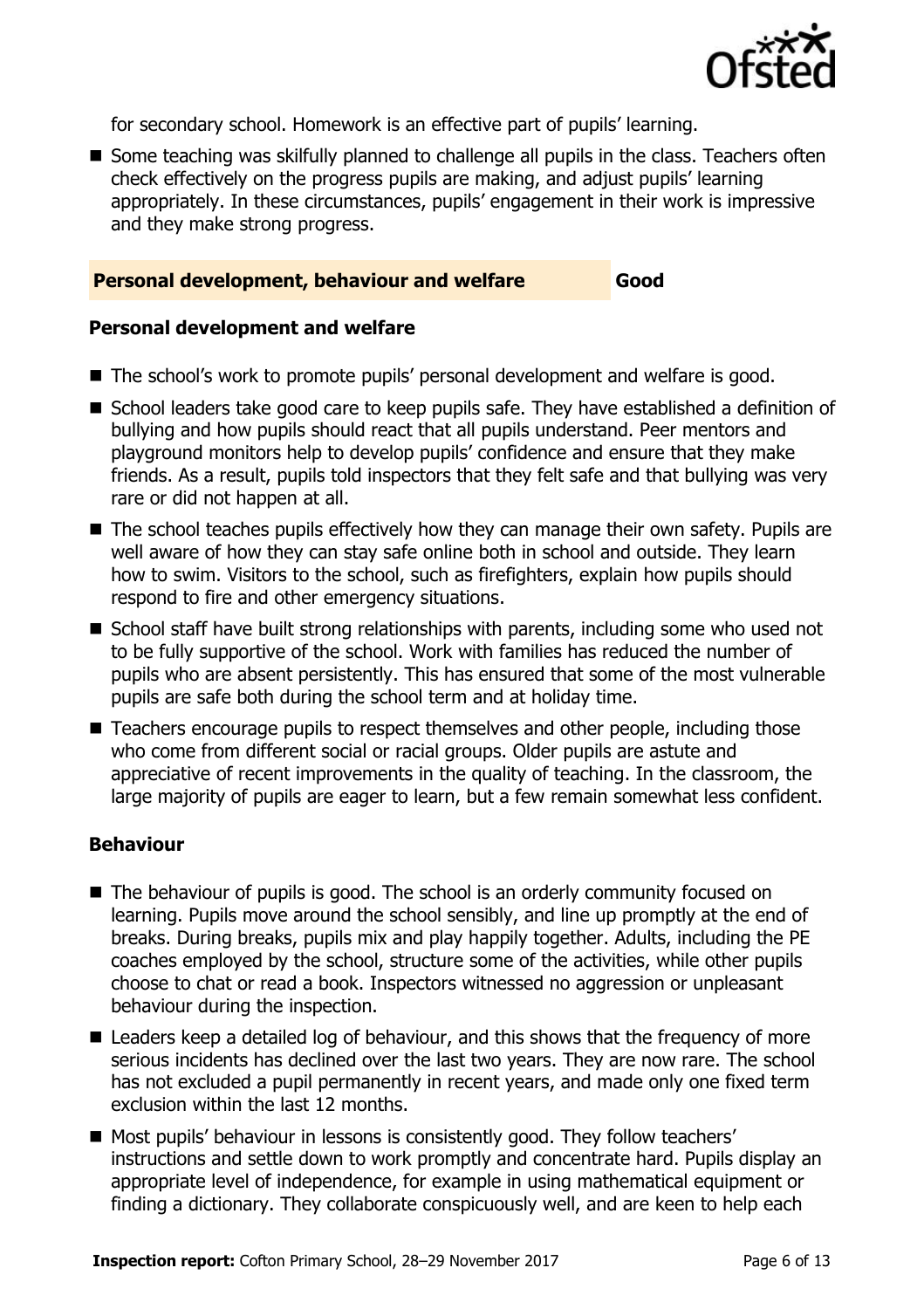

other learn. For example, in a Year 2 mathematics lesson, when one pupil ran out of counters to use in a calculation, another pupil spontaneously lent them her own.

- Leaders have worked hard to promote attendance, and this academic vear the attendance of all pupils has been just above the most recently published national average. The attendance of vulnerable groups of pupils has also risen, although it remains a little below that of other pupils in the school and nationally.
- The large majority of pupils sustain their concentration even if the pace of the lesson flags a little. In a couple of classes, however, a few boys become restless in these circumstances, and their behaviour on rare occasions distracts others from learning.

### **Outcomes for pupils Requires improvement**

- Outcomes require improvement because in a wide range of subjects, including English and mathematics, the school's current pupils have recently made inconsistent progress. Their progress has been at or below that seen nationally, although there are clear indications that at least in some year groups it has begun to rise.
- Work scrutiny and lesson observation during the inspection showed that most pupils are currently working at a level appropriate for their age. The majority of pupils are making stronger progress, but the picture remains too variable, reflecting the inconsistency in the quality of teaching. Despite leaders' concerns, boys generally achieve as well as girls.
- $\blacksquare$  In 2016, Year 6 pupils left key stage 2 having made progress which was significantly below the national average in reading, writing and mathematics. The proportion of pupils who attained at a higher level in any of the three subjects was low. Provisional results for 2017 show that while there was some improvement in pupils' achievement in writing, attainment and progress for the most recent Year 6 cohort in reading and mathematics remained very weak.
- The proportions of pupils who attained at least the expected standard in reading, writing and mathematics at key stage 1 in 2016 were a little below those seen nationally. Provisional results for 2017 showed that the school made some headway in raising standards in writing, and a higher proportion of pupils achieved the higher standard in mathematics. The proportion of Year 1 pupils who have met the expected standard in the Year 1 phonics check has in recent years been average.
- The school has had some success in combating the main obstacles to academic achievement which many disadvantaged pupils face, particularly in the younger years. As a result, the achievement of disadvantaged pupils has been broadly in line with that of other pupils in the school. More needs to be done to help disadvantaged pupils catch up with other pupils nationally. Leaders have adapted their approach to work more intensively with particular pupils who have not yet fulfilled their potential.
- The achievement of pupils who have SEN and/or disabilities is still too variable. Information supplied by the school shows that many of these pupils are beginning to make accelerated progress in mathematics. However, the clearer identification of pupils' needs is yet to improve their achievement in English.
- Achievement in foundation subjects also presents a mixed picture. Pupils' work showed that some pupils had gained a good understanding of important skills, such as those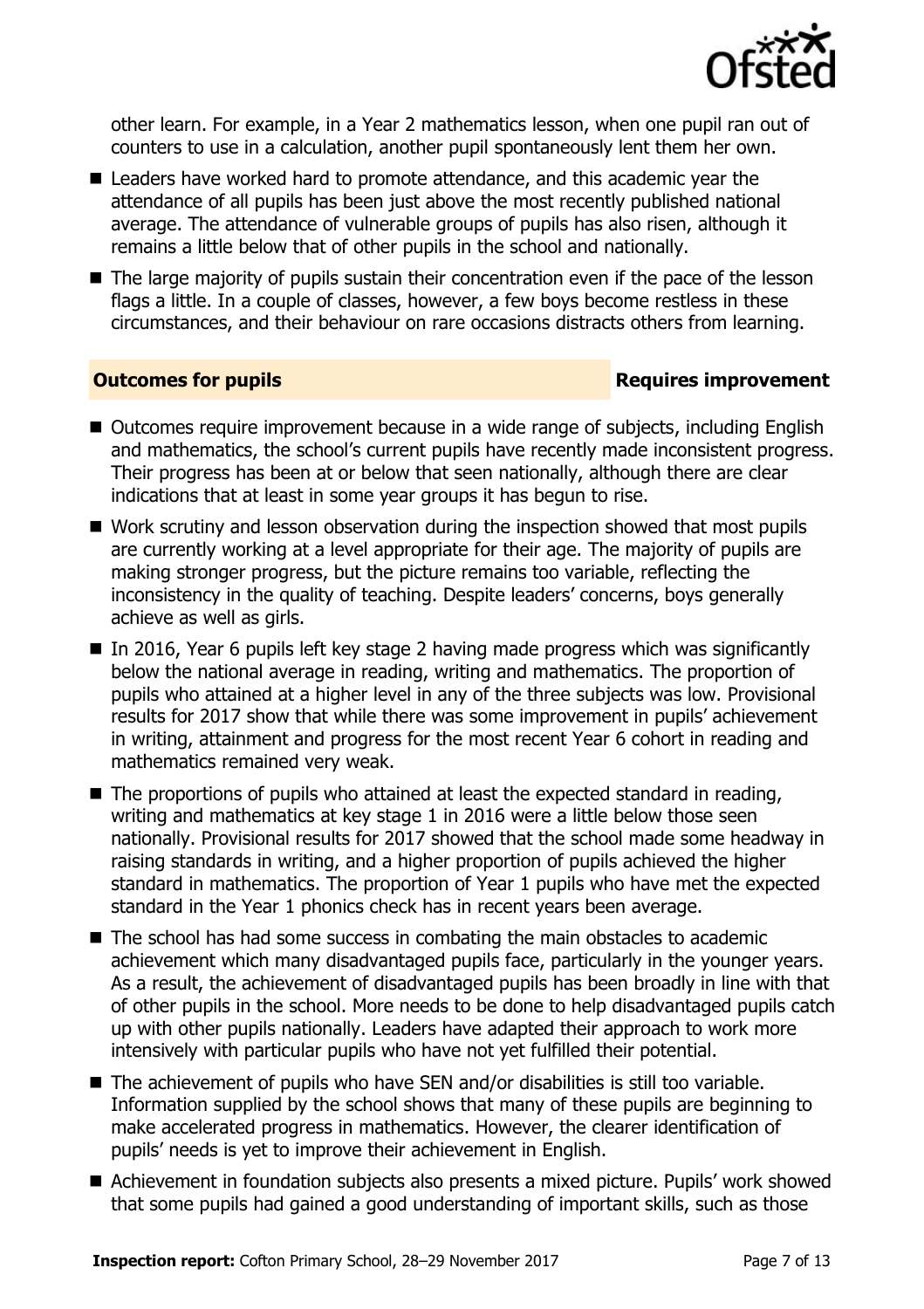

associated with scientific experiment, but that other pupils had worked at a more superficial level.

■ In general, the school now promotes reading effectively. Pupils have good access to books. Weak readers are able to use a range of methods, including phonic strategies, to help them understand the text. The most able older pupils are able to read fluently and explain their reading tastes convincingly.

### **Early years provision Good Good**

- The majority of children enter the Reception Year with skills and abilities below those typical for their age, especially in speech and language acquisition. Leaders rapidly identify those pupils who require additional help, and organise specialist advice and support when required. As a result, these children generally catch up quickly, contributing to the good progress that children make overall.
- Leaders manage the early years provision effectively. They have an accurate view of the setting's effectiveness. Leaders use information about children's progress well to plan for the improvement of the provision.
- Leaders make sure that the staff plan collaboratively so that opportunities for the two Reception classes include all areas of learning. Leaders have made good use of training to develop their own skills and those of other staff. They ensure that their judgements about children's abilities are compared with those of teachers in other settings.
- $\blacksquare$  From the outset, staff set a good example for children so that they develop strong attitudes to their learning. They quickly come to respect adults and each other. Behaviour in the early years is consistently good. Staff work effectively as a united team. However, on occasion during the inspection, the deployment of teaching assistants did not maximise children's opportunities to learn.
- Children learn well. Staff work closely with children to identify the next steps in their learning and to provide them with a broad range of opportunities. They encourage children to be independent, and to make their own learning decisions. Staff record children's progress in detail, and add their assessments to children's learning journeys.
- The teaching of phonics is effective because adults explain and demonstrate the different letters and sounds well using a variety of enterprising techniques. As a result, pupils are fully engaged. Staff encourage children to widen their spoken and written vocabulary. The learning environment promotes children's interest in reading and writing. Strong progress in developing their early literacy makes an important contribution to preparing children well for key stage 1.
- During the inspection, children had access to a wide range of materials, which contributed to the development of their fine and gross motor skills. Staff encourage children to make good use of the outdoor area to explore their ideas and develop their self-confidence.
- Leaders have forged a particularly strong and profitable relationship with parents. Staff visit children's homes, and welcome parents into school to discuss in workshops how children learn. Parents regularly contribute to the assessment and recording of their children's skills. Those who spoke with inspectors said that the staff provided good information about their children's welfare and progress.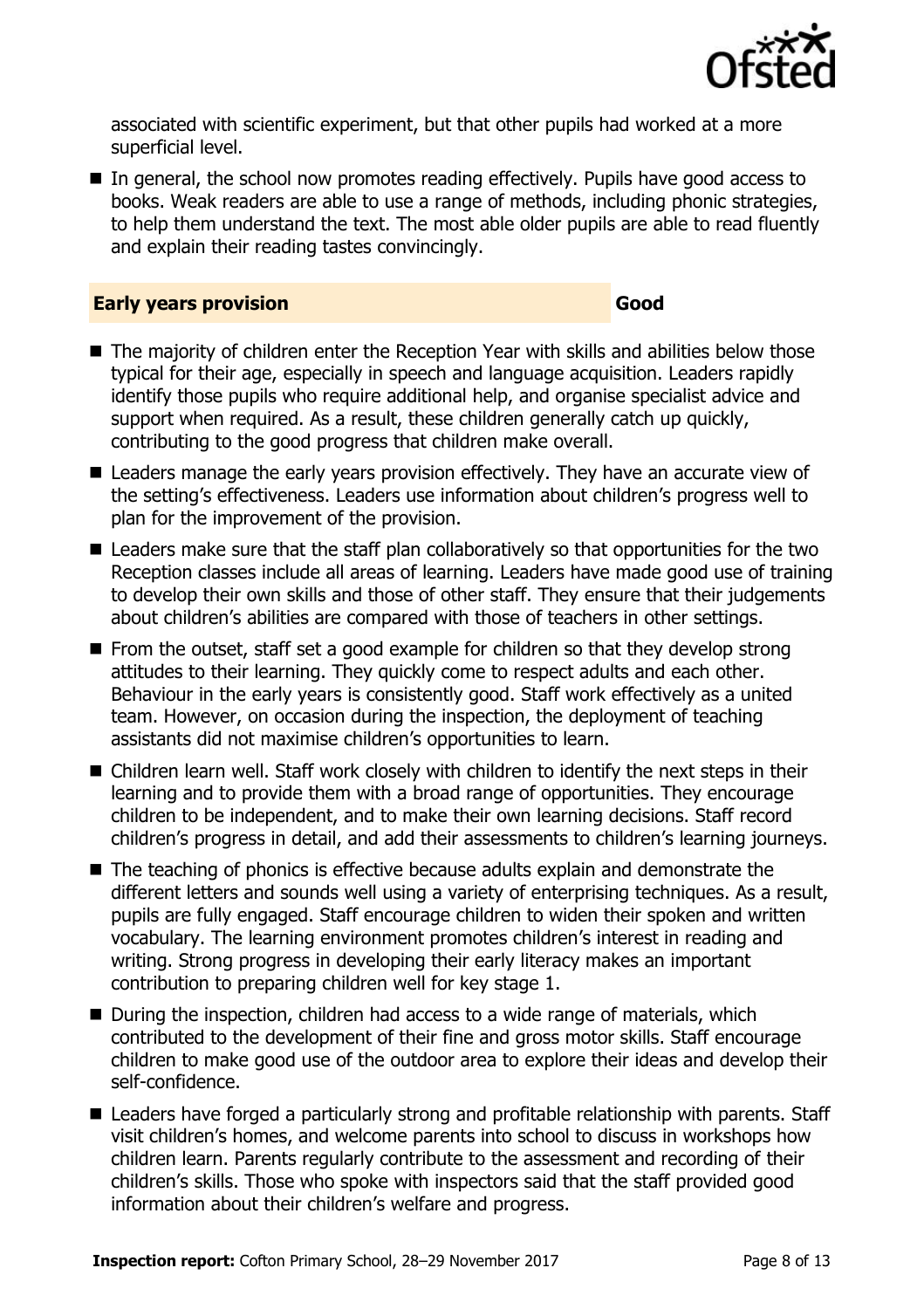

- **Inspection evidence showed that pupils' progress was accelerating across all areas of** learning in response to clear-sighted planning and good teaching. The proportion of children who achieved a good level of development in 2017 nevertheless remained below the national average.
- The early years setting meets all welfare requirements. All staff are trained in paediatric first aid, and the safety of the outdoor area is checked daily.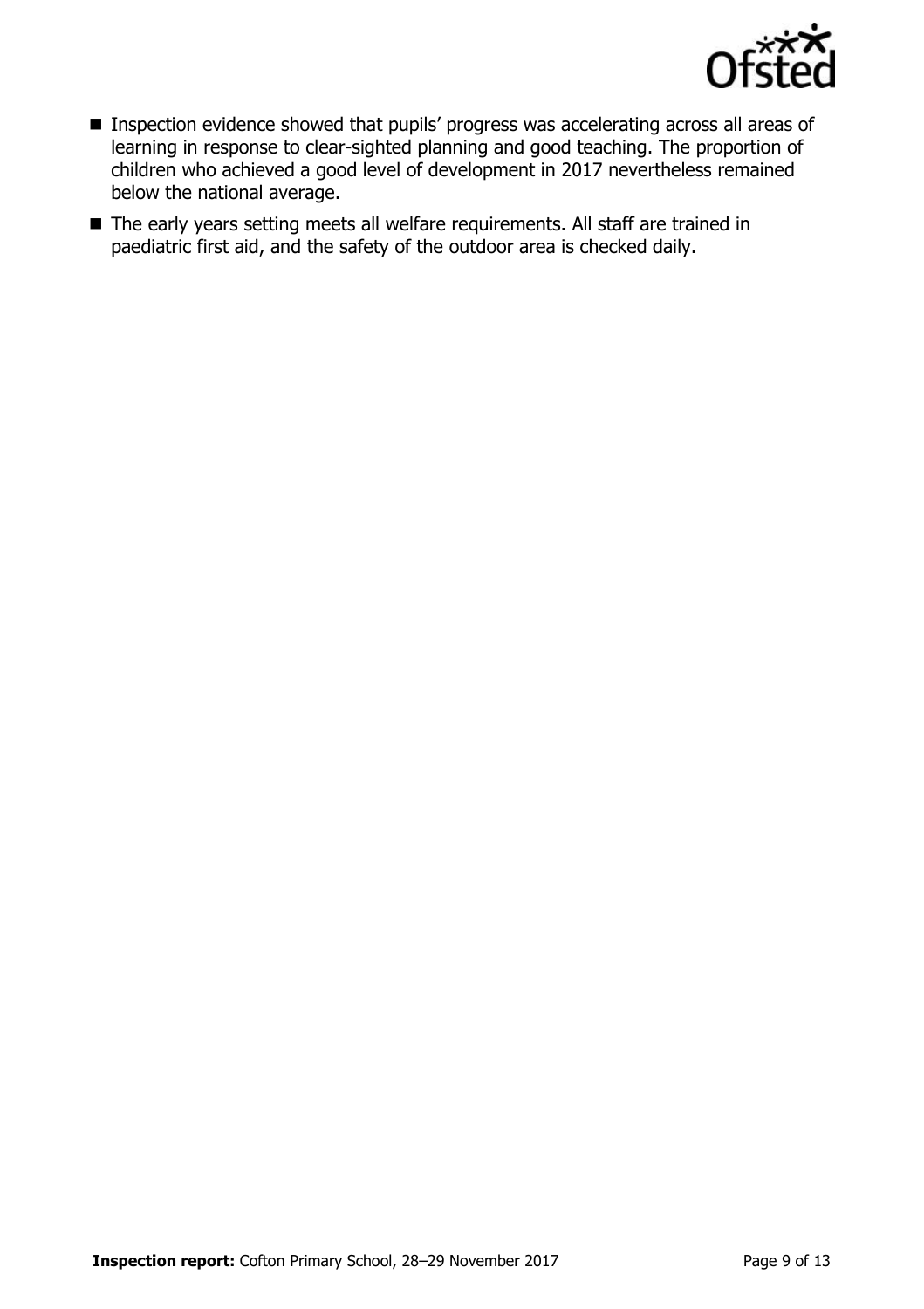

# **School details**

| Unique reference number | 103315     |
|-------------------------|------------|
| Local authority         | Birmingham |
| Inspection number       | 10043147   |

This inspection of the school was carried out under section 5 of the Education Act 2005.

| Type of school                      | Primary                    |
|-------------------------------------|----------------------------|
| School category                     | Foundation                 |
| Age range of pupils                 | $4$ to $11$                |
| Gender of pupils                    | Mixed                      |
| Number of pupils on the school roll | 340                        |
| Appropriate authority               | The governing body         |
| Chair                               | Jim Farrell                |
| <b>Headteacher</b>                  | Deborah Dudt               |
| Telephone number                    | 0121 475 3374              |
| Website                             | www.cofton.bham.sch.uk     |
| <b>Email address</b>                | enquiry@cofton.bham.sch.uk |
| Date of previous inspection         | 27 September 2012          |

### **Information about this school**

- Cofton Primary School is a larger than average-sized primary school, and the school roll is rising rapidly. The school is part of a cooperative including Turves Green Girls' School, Alphabets @ Cofton early years provision, Bournville College and Worcester University. The cooperative makes two appointments to the governing body.
- The school runs a popular breakfast club.
- There has been very considerable staff turnover in recent years. The headteacher took up her post in October 2014. The deputy headteacher joined the school in September 2017, and the assistant headteacher assumed his current role in April 2017.
- The proportion of pupils who are disadvantaged and receive support from the pupil premium is average.
- The proportion of pupils who have SEN and/or disabilities is well above average.
- Most pupils are White British. Few pupils speak English as an additional language.
- The local authority has brokered support for the school from a local teaching school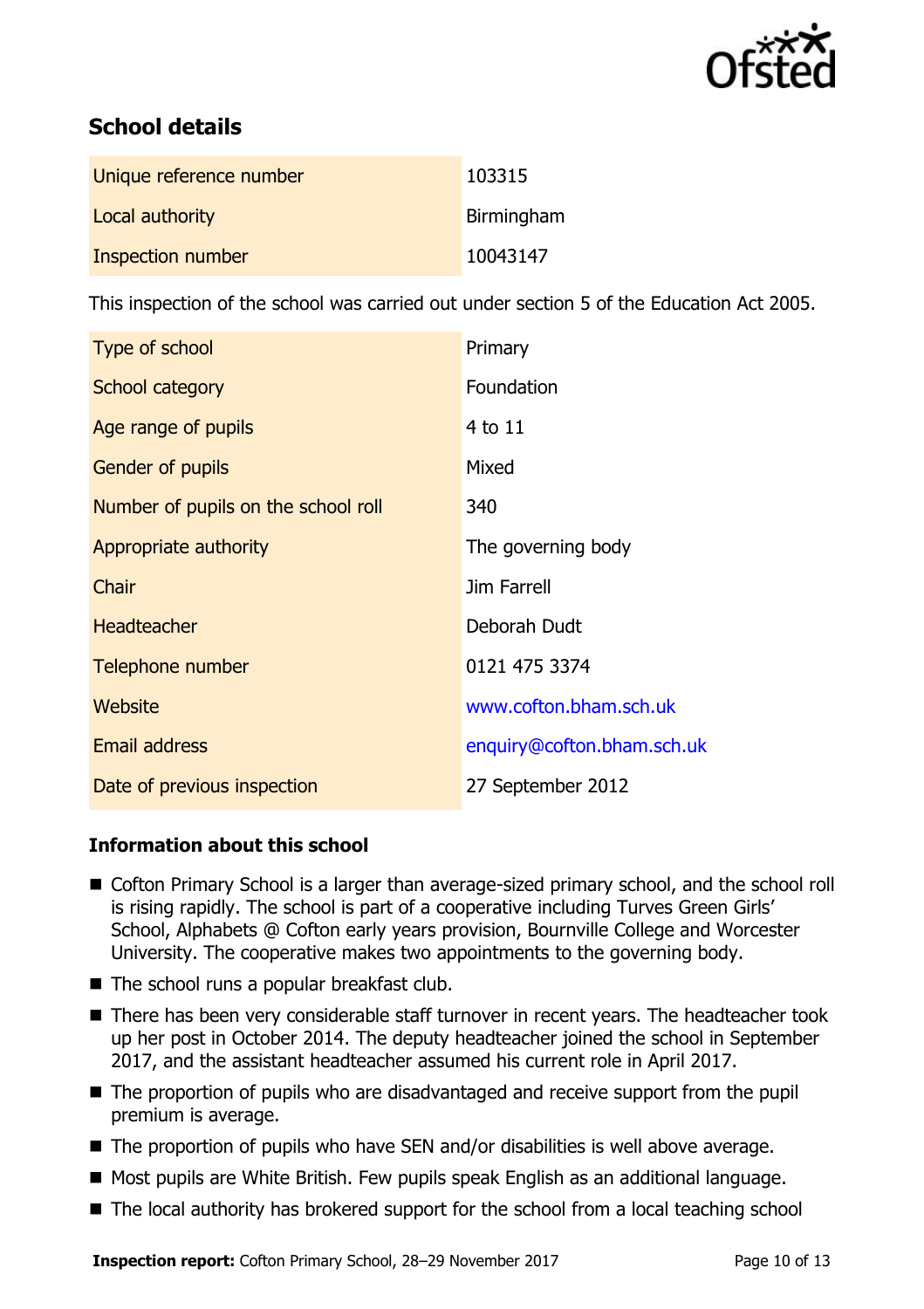

alliance.

- In 2016, the school met the government's floor standards, which set the minimum expectations for the attainment and progress of pupils by the end of Year 6.
- The school does not meet requirements on the publication of the most recent information about the PE and sports premium on its website.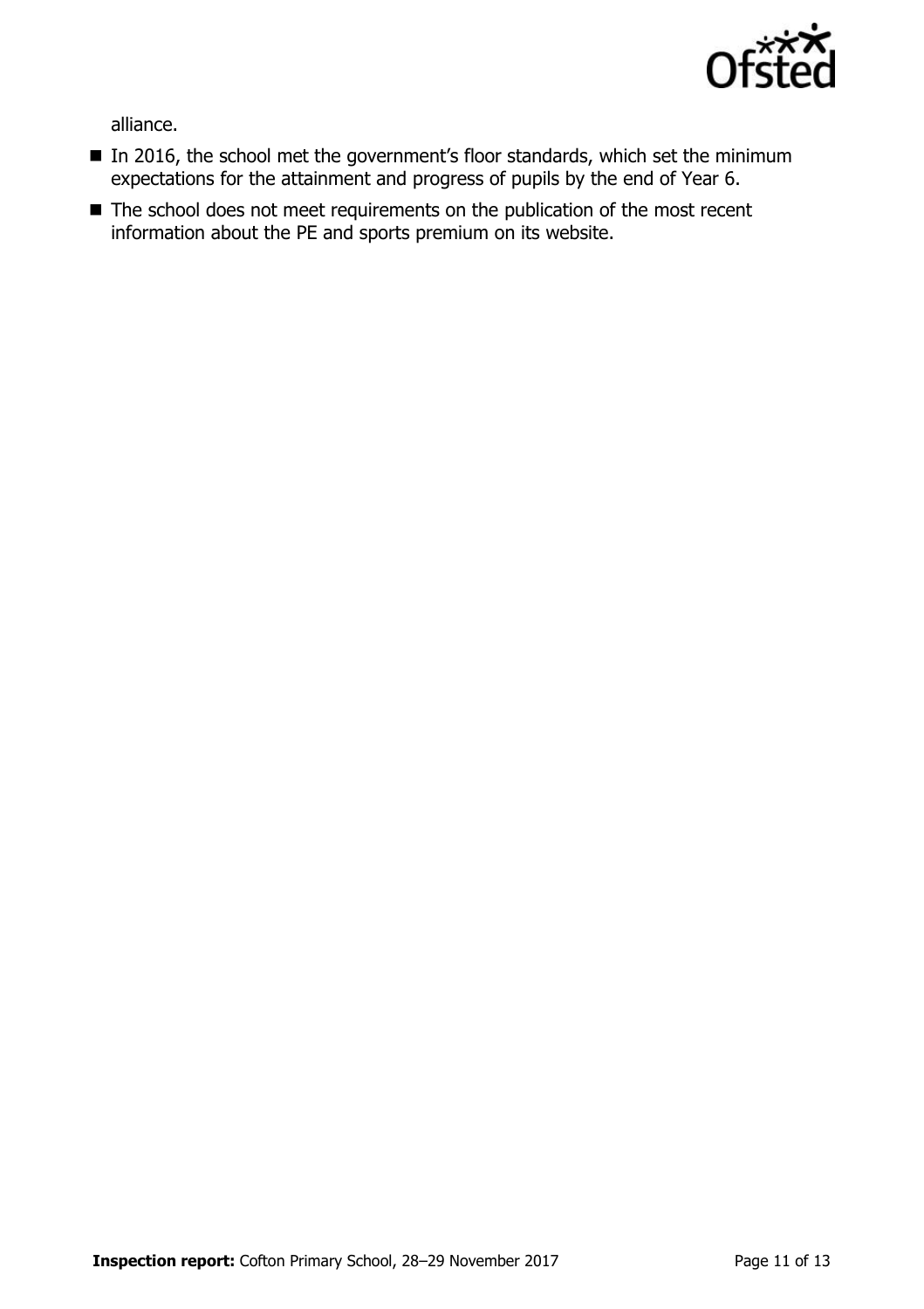

# **Information about this inspection**

- The inspectors observed learning in 23 lessons, and two extended learning walks. Three observations were conducted jointly with the headteacher. Inspectors watched the teaching of some smaller groups. The inspectors also observed breakfast club and pupils' conduct at break and lunchtime.
- Inspectors held discussions with senior leaders, other leaders, other staff, governors and representatives of the local authority and the teaching school alliance that has been working with the school.
- Three groups of pupils, two chosen at random, met with inspectors. Inspectors also spoke with many other pupils informally. One inspector listened to pupils in Year 2 and Year 6 read.
- Inspectors looked at pupils' workbooks in lessons, and scrutinised a good number of books in greater depth. Inspectors considered a range of information about pupils' recent and current academic performance.
- Inspectors looked at a wide range of documents, both electronically and on paper. These included: development plans and evaluations of the school's performance; minutes of meetings held by the governing body; policies; reports to parents on pupils' progress; and anonymised information showing how the headteacher manages the performance of teachers. Inspectors scrutinised in detail records showing how the school supports vulnerable pupils.
- The inspection team also took account of the 57 responses to Ofsted's online questionnaire, Parent View, and comments made using the free-text facility. They spoke with several parents bringing their children to school on the second day of the inspection. Inspectors also considered the five responses to the staff survey.

### **Inspection team**

| Martin Spoor, lead inspector | <b>Ofsted Inspector</b> |
|------------------------------|-------------------------|
| <b>Chris Bandfield</b>       | <b>Ofsted Inspector</b> |
| Susan Blackburn              | Ofsted Inspector        |